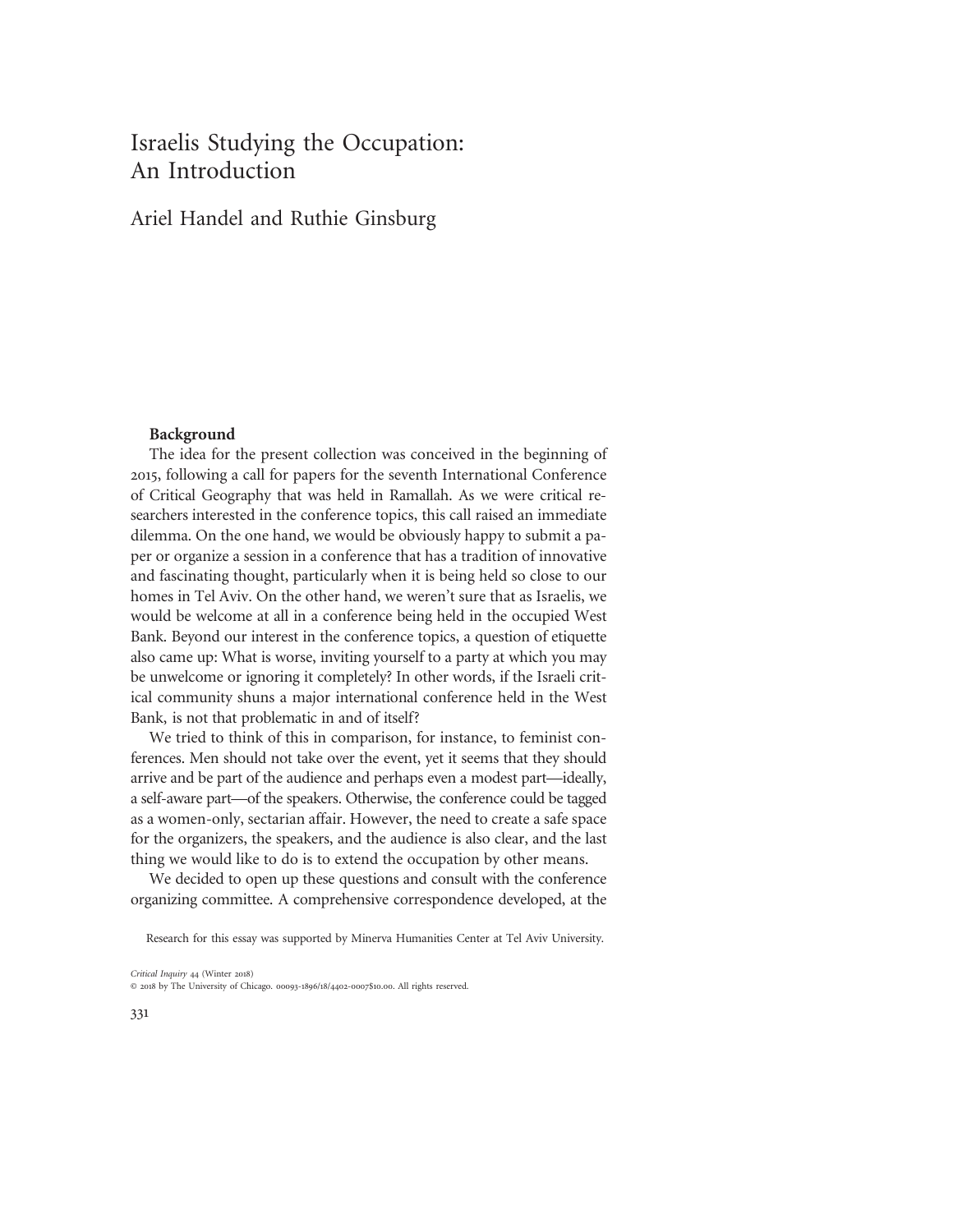conclusion of which we decided we would offer to raise these dilemmas in a special session in the conference titled "Israelis Studying the Occupation." Instead of concealing and deliberating, we would put the issue of occupation research in relation to the occupation itself on the table, and instead of doing so in a conference in Tel Aviv or the US, we would raise the hard questions where, as Israelis, we would have to contend with the sharpest criticism—that is, in Ramallah.

Each one of the researchers participating in the session was supposed to present one of their research papers on the occupation and dedicate part of the presentation to reflecting on the political and ethical questions as well as the methodological and theoretical ones that are raised by the situation in which the occupier researches the occupied and the situation of occupation itself. The idea for the session arose from the understanding that it is impossible to separate the subject of research from its politics and the form in which it appears (including the conceptual and methodological frameworks through which it is expressed) and that it is impossible to separate the research we conduct from the place in which we live, certainly as political-critical researchers.

The departure point was the problematization of the colonial/settlercolonial/postcolonial situation in which critical research is made in a society that purports to be relatively open but whose very openness to critical research is founded on ethnocratic power relations towards entire populations. The questions raised for discussion were: What is the responsibility of

ARIEL HANDEL is the director of the Lexicon for Political Theory and academic codirector of Minerva Humanities Center at Tel Aviv University. His research interests are critical geographies and political theory, including the politics of mobilities in the West Bank and the Gaza Strip, mapping and spatial representations, and the political philosophy of geography. He is the coeditor of Normalizing Occupation: The Politics of Everyday Life in the West Bank Settlements (2017). RUTHIE GINSBURG researches visual culture related to human rights, especially from a critical perspective. Her book And You Will Serve as Eyes for Us: Israeli Human Rights Organizations as Seen through the Camera's Eye (2014) examines the practices of local Israeli human rights organizations working in the occupied territories. Ginsburg has also published several academic articles as a result of this research. She is currently leading a research project funded by Fritz Thyssen Foundation on "Citizens' Photography: Knowledge Production in the Realm of Human Rights," which focuses on nonexperts' contribution to human rights politics. She teaches photography, visual culture, and visual testimony in the modern era.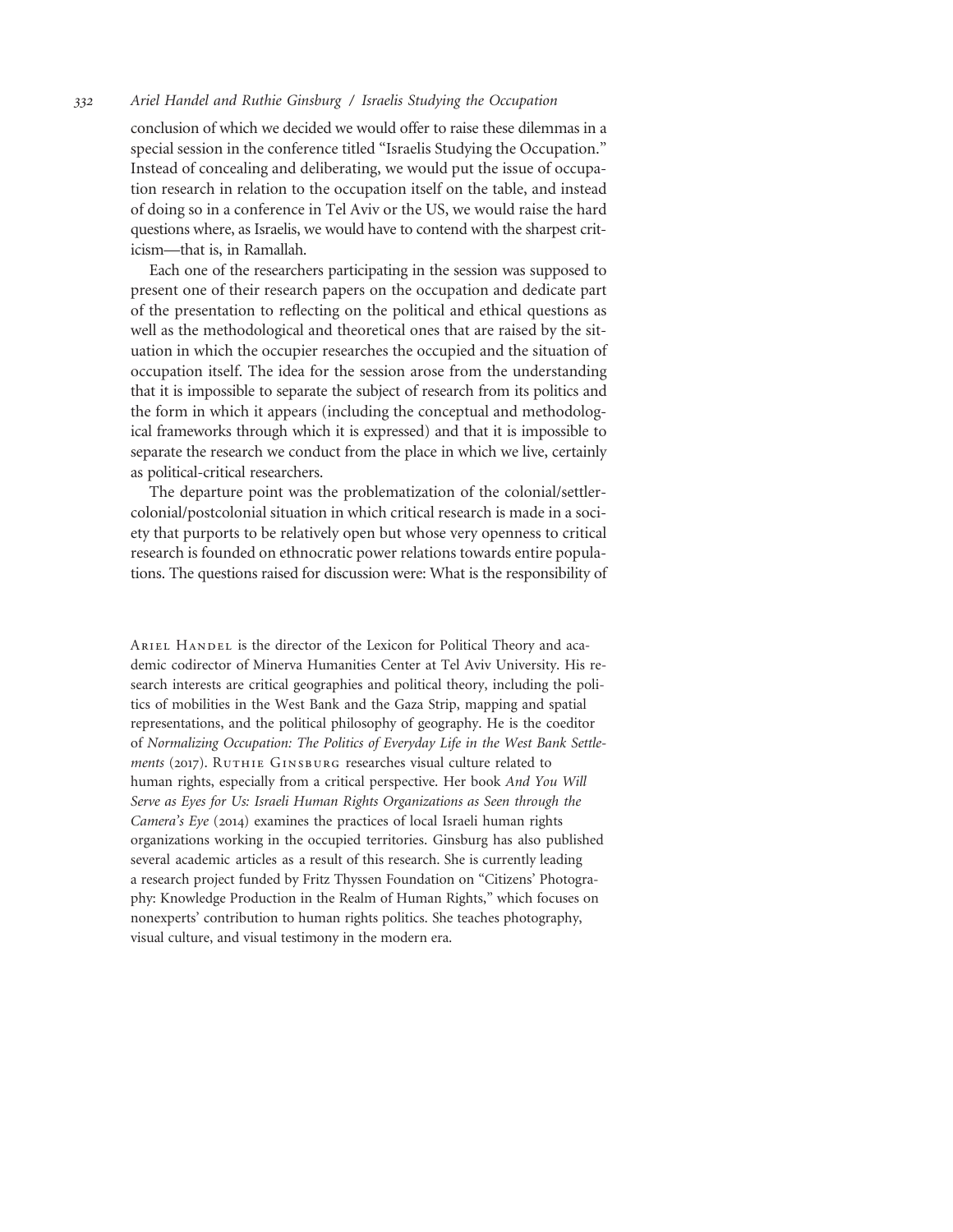Israeli academics in researching the occupation? Is it even possible to study the occupation as Israelis? Perhaps political responsibility requires opposing the regime and emigrating from the country? What about methodological and linguistic issues? How should the gaps and obstacles created by the occupation itself be treated when conducting such research? Is it mere happenstance that most of the Israeli studies deal with top-down power structures and population management, while most of those conducted by the Palestinians emphasize the human dimension and the active agency of life under occupation? In this period, should one strive for cooperation between Israeli and Palestinian researchers in order to better understand the occupation and oppose it, or rather is it better to respect the boycott, even at the cost of dismantling radical political partnerships?

During our correspondence on the subject, we realized that despite the fundamental interest in the discussion we were proposing, we were putting the conference organizers in a tight spot. We gave up on organizing the session but decided to continue the discussion and raise these important questions in writing, through the current collection of essays.

## Studying the Occupation as Israelis: General Outline

One must begin by acknowledging that the occupier has always studied the occupied population and the occupied territory. This was so in the history of colonialism and also in the specific case of Israel/Palestine. A manifesto published after the conference included the following:

Israel's academic establishment is an intimate and complicit part of the Israeli regime, by active choice. In particular, universities, colleges and research centers, many built on Palestinian land, play a central role in the occupation of Palestine through research and development in the service of the Israeli Armed Forces; Israeli military training; development of weapons and military doctrines deployed against Palestinians.<sup>1</sup>

And indeed, Israeli academia participates in the existing power structures in a variety of ways: development of new weaponry; elaboration of international law that validates Israeli army actions in the West Bank and Gaza after the fact; laying the ethical-philosophical groundwork for military measures and the occupation in general; and the work of experts on the Mid-

<sup>1.</sup> "Forging Solidarity, Taking a Stand on Palestine," International Critical Geography Group, 15 Oct. 2015, iccg2015.org/resolution-english/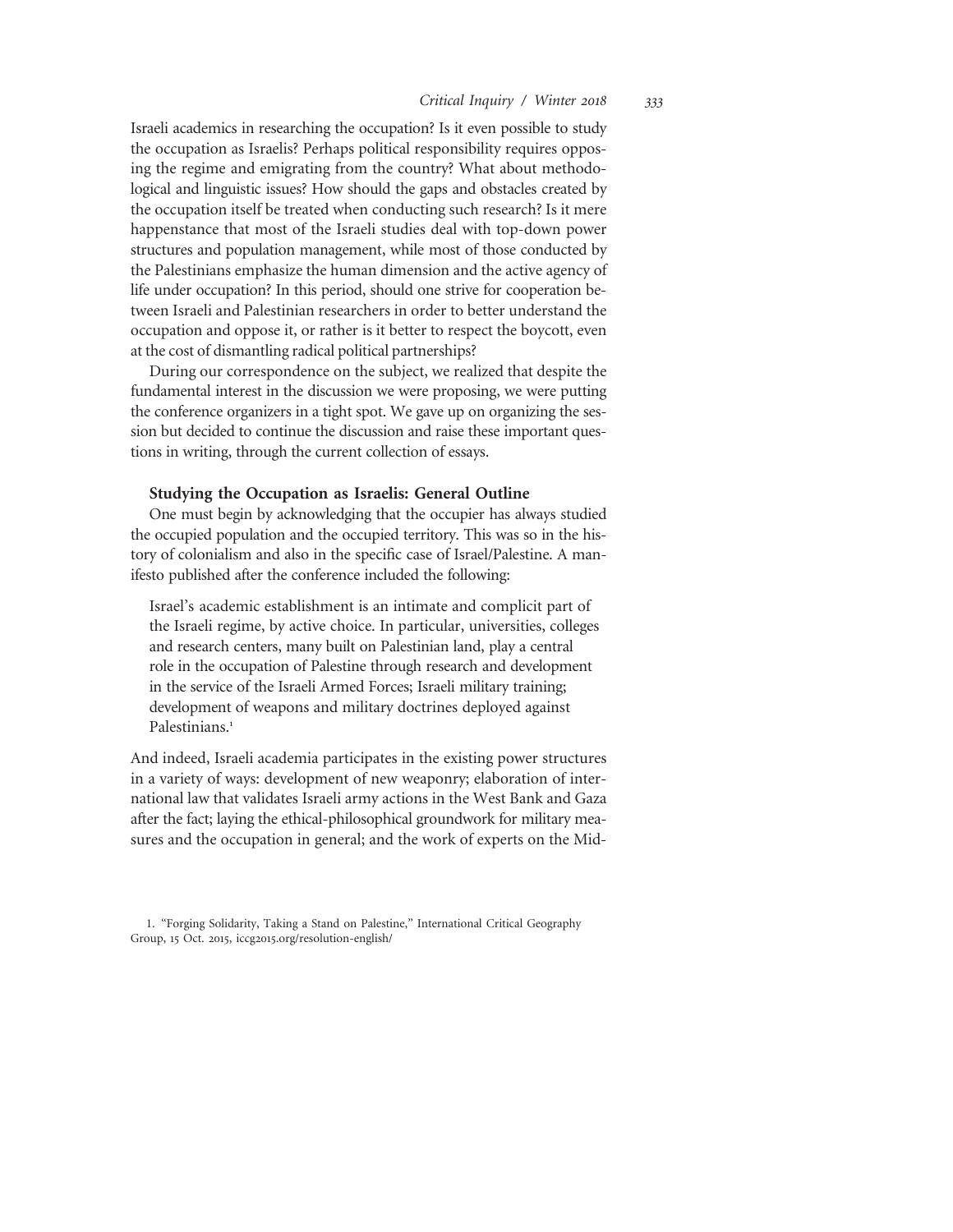dle East, geographers, sociologists, and anthropologists who study Palestinian society directly on behalf of the power structure and for its purposes.

In addition, there is a relatively small group of critical researchers of the occupation who do not act as part of the power structure but against it. Yet, regardless of their wishes, they too are embedded in various ways in the society in which they act.

While the political and civilian critique of the occupation began immediately after the 1967 war, it seems that the birth of Israeli institutional academic critique can be traced to the 1980s, to a series of publications authored by Baruch Kimmerling and Meron Benvenisti. While the former wished to present the occupied territories as an integral part of the Israeli system of government (and therefore one must speak, accordingly, of one unit of control and a contiguous controlled space), Benvenisti (alone and with coauthors in the West Bank Database Project) concentrated on describing the most intimate details of the Israeli occupation of the West Bank: water, settlements and urban planning, the labor market, demography, and more.<sup>2</sup>

This distinction between those that examine the occupation as part of a wider system that exists between the Jordan river and the Mediterranean (hence, Israel/Palestine) and those that emphasize the events beyond the Green Line alone (hence, the Occupied Territories) is a thread that runs through critical research to this day, and as we shall see below, it is part of the question that we must explain when we wish to discuss Israelis studying the occupation.

The years of the first Intifada (1987–1991) led to additional studies of Israeli control of the territories and the effect of the occupation on the Palestinian population.<sup>3</sup> In the middle of the 1990s, apparently inspired by the Oslo Accords, which threatened to shift the study of the occupation to the history departments, a certain decline in occupation research became noticeable, except for a small number of radical researchers who had al-

<sup>2.</sup> See Baruch Kimmerling, "Boundaries and Frontiers of the Israeli Control System: Analytical Conclusions" in The Israeli State and Society: Boundaries and Frontiers, ed. Kimmerling (Albany, N.Y., 1989): pp. 265–84. And see Meron Benvenisti, The West Bank Data Base Project: A Survey of Israel's Policies (Washington, D.C., 1984), 1986 Report: Demographic, Economic, Legal, Social and Political Developments in the West Bank (Boulder, Colo., 1986), 1987 Report: Demographic, Economic, Legal, Social, and Political Developments in the West Bank (Boulder, Colo., 1987), and with Shlomo Khayat, The West Bank and Gaza Atlas (Boulder, Colo., 1988).

<sup>3.</sup> For example, see Ha'Intifada: Mabat Mibifnim (Intifada: A Look from the Inside), ed. Shlomo Swirski and Ilan Pappe (Tel Aviv, 1992), and Juval Portugali, Implicate Relations: Society and Space in the Israeli-Palestinian Conflict (Dordrecht, 1993).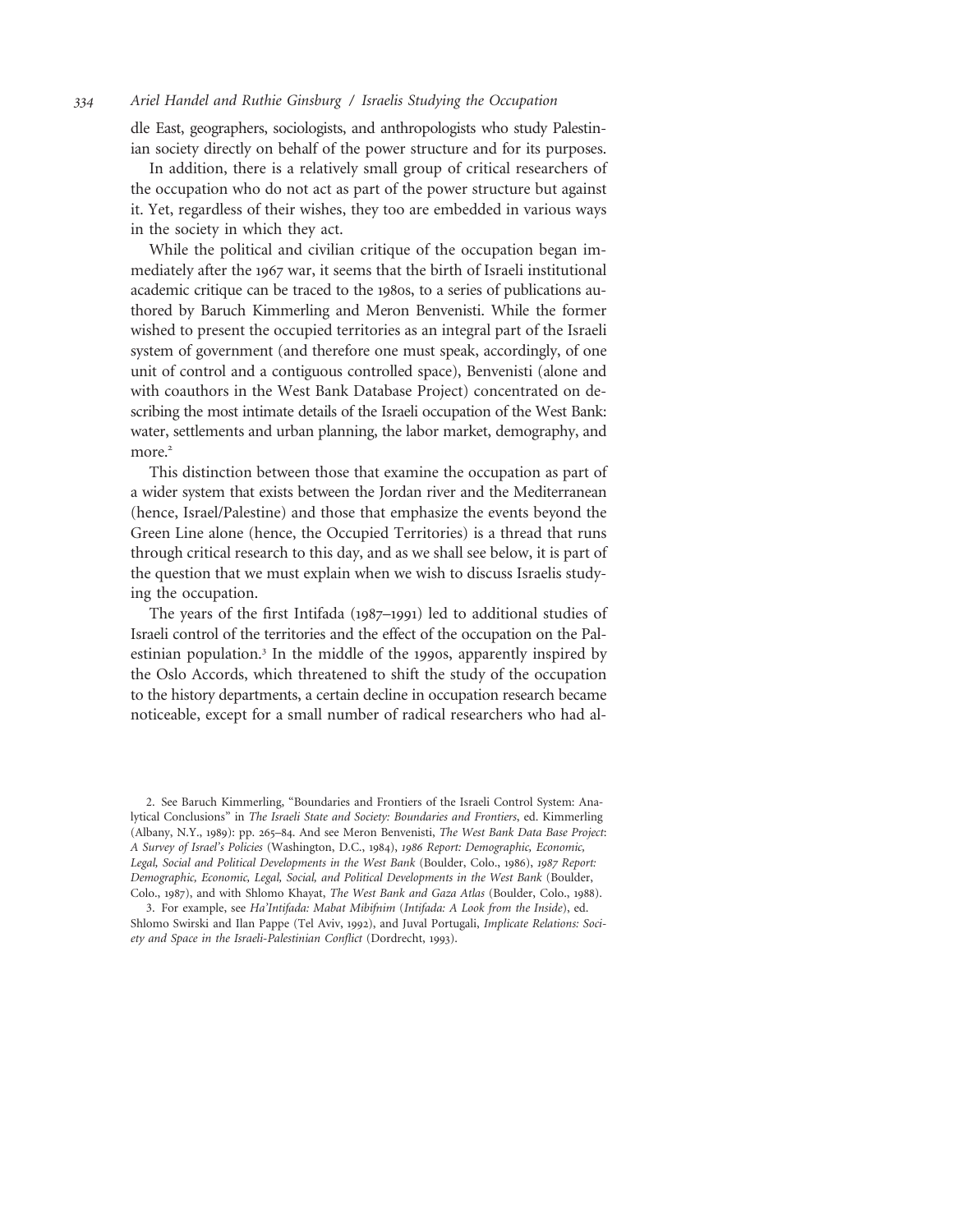ready identified the problematic nature of the accords.<sup>4</sup> Further on, in the 2000s, one can see a palpable rise in the number of studies of the occupation in various fields: law, history, geography, planning and public policy, and more.<sup>5</sup>

# Twenty-Five Years Ago

In order to better understand the current situation in occupation research, we wish to go back to the early 1990s, to a self-reflection regarding a field study conducted by Maya Rosenfeld, an Israeli researcher in the Dheisheh refugee camp. In "An Israeli Researcher in the Dheisheh Refugee Camp," Rosenfeld offers a thought-provoking account of the place of the researcher in the anthropological-sociological field and of the politics of the study itself.<sup>6</sup> Three points seem to us particularly important.

In the beginning, Rosenfeld discusses the issue of creating trust in the researcher, writing that "Were I English or French or even a woman from the Palestinian Diaspora, gaining people's confidence and willingness to share their experiences and thoughts would have been an ongoing business." In a manner that seems today incomprehensible, Rosenfeld points out that her being an Israeli seems to create more (mutual) interest and even trust in the Palestinian population. In the early 1990s, when the separation regime was in its infancy, nearly all the Palestinians knew different

5. A very partial list would contain: Yiftachel, Ethnocracy: Land and Identity Politics in Israel/Palestine (Philadelphia, 2006); Orna Ben-Naftali, Aeyal M. Gross, and Keren Michaeli, "Illegal Occupation: Framing the Occupied Palestinian Territory," Berkeley Journal of International Law 23, no. 3 (2005): 551–614; A Civilian Occupation: The Politics of Israeli Architecture, ed. Rafi Segal and Eyal Weizman (New York, 2003); David Kretzmer, The Occupation of Justice: The Supreme Court of Israel and the Occupied Territories (Albany, N.Y., 2002); Elisha Efrat, The West Bank and Gaza Strip: A Geography of Occupation and Disengagement (New York, 2006); Neve Gordon, Israel's Occupation (Berkeley, 2008); Shir Hever, The Political Economy of Israel's Occupation: Repression Beyond Exploitation (New York, 2010); Merav Amir, "The Making of a Void Sovereignty: Political Implications of the Military Checkpoints in the West Bank," Environment and Planning D: Society and Space 31 (Jan. 2013): 227–44; Yael Berda, Habirokratia shel hakibush: mishtar heterey hatnu'a bagada hama'aravit 2000–2006 (The Bureaucracy of the Occupation: The Permit Regime in the West Bank 2000–2006) (Jerusalem, 2012); Ruthie Ginsburg, "Taking Pictures over Soldiers' Shoulders: Reporting on Human Rights Abuse from the Israeli Occupied Territories," Journal of Human Rights 10 (Jan.–Mar. 2011): 17–33; and Ariel Handel, "Gated/Gating Community: The Settlement Complex in the West Bank," Transactions of the Institute of British Geographers 39 (Oct. 2014): 504–17.

6. See Maya Rosenfeld, introduction to Confronting the Occupation: Work, Education, and Political Activism of Palestinian Families in a Refugee Camp (Stanford, Calif., 2004), pp. 21–27.

<sup>4.</sup> See for example Oren Yiftachel, "Israeli Society and Jewish-Palestinian Reconciliation: 'Ethnocracy' and Its Territorial Contradictions," The Middle East Journal 51 (Autumn 1997): 505–19, and Jeff Halper, "The 94 Percent Solution: Matrix of Control," Middle East Report 216 (Autumn 2000): 14–19.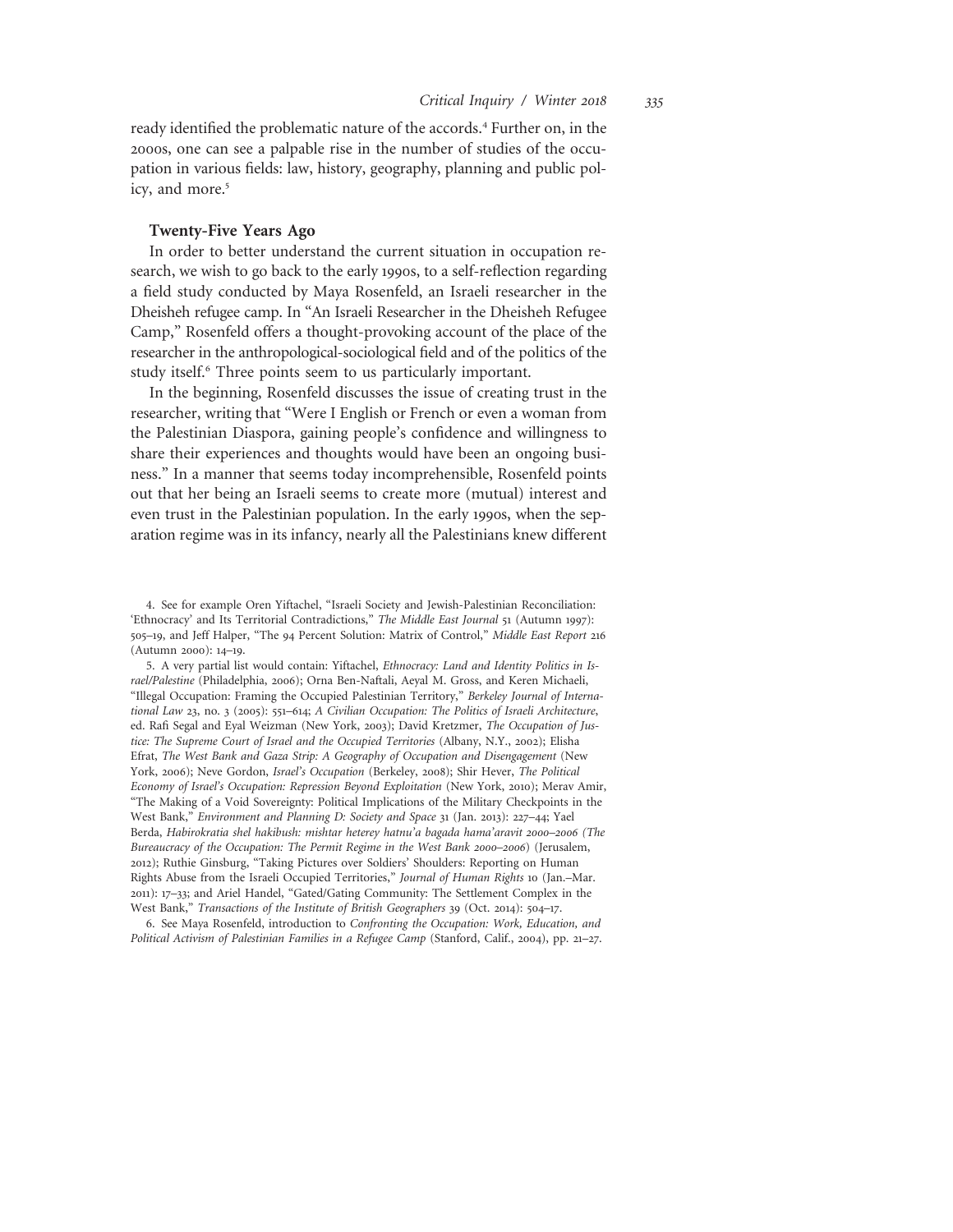types of Israelis: soldiers, employers, partners, clients, right- and left-wingers, religious and secular individuals. According to Rosenfeld, she primarily aroused interest in the residents of the refugee camp as to "what type of Israeli is she."<sup>7</sup> According to her account, rather than foreignness, there had been a sense of deep involvement between Israelis and Palestinians (from a negative, skeptical point of view, of course, yet with mutual curiosity and potential for listening and getting to know each other).

A second point is related to the role of political theory and open discussion in mutual change. During her study, Rosenfeld found that the two parties—the researcher and the researched—are pondering the same theoretical dilemmas (social change, the role of Marxism in national thought, and more) and that this deliberation makes them partners in a journey rather than participants in a hierarchical system of researcher vis-à-vis researched. The shared theoretical background (mainly Marxist) should be noted too. Years of sitting in Israeli jails served the Palestinians as an incubator for theoretical thought and elucidation of social, economic, and national issues, which arose from the same sources studied at the time in the social science departments of Israeli universities.

A final, important point is that Rosenfeld never "went Dheishan." She constantly emphasizes that no matter how much time she spent in Dheisheh, how much she ran away from the soldiers or adopted the local accent, she did not make any pretense of blurring the difference between one who returns to West Jerusalem at night and those who remain in the refugee camp. Therefore, Rosenfeld is completely cognizant of the social/national privileges accorded to her as a Jewish/Israeli researcher and of the fact that these privileges are among the things that must be put on the table.

## Critique of the Present

In conclusion, Rosenfeld notes that it is reasonable to assume that if she were to conduct the same study two or three years later (in other words, in the middle of the 1990s), she would not have enjoyed the same level of openness, curiosity, and trust. This comment leads us to think of the historical present and the problems that it poses for critical researchers of the occupation in the year 2017—after the disappointment from the Oslo Accords, after the second Intifada, after the construction of the wall and the prohibition on Israelis from entering area A, after several military attacks on the Gaza Strip that left thousands of civilian corpses, and in a period that is witnessing an increasing separation at all levels, along with new heights of suspicion, spontaneous and institutional violence, and rad-

7. Ibid., p. 21.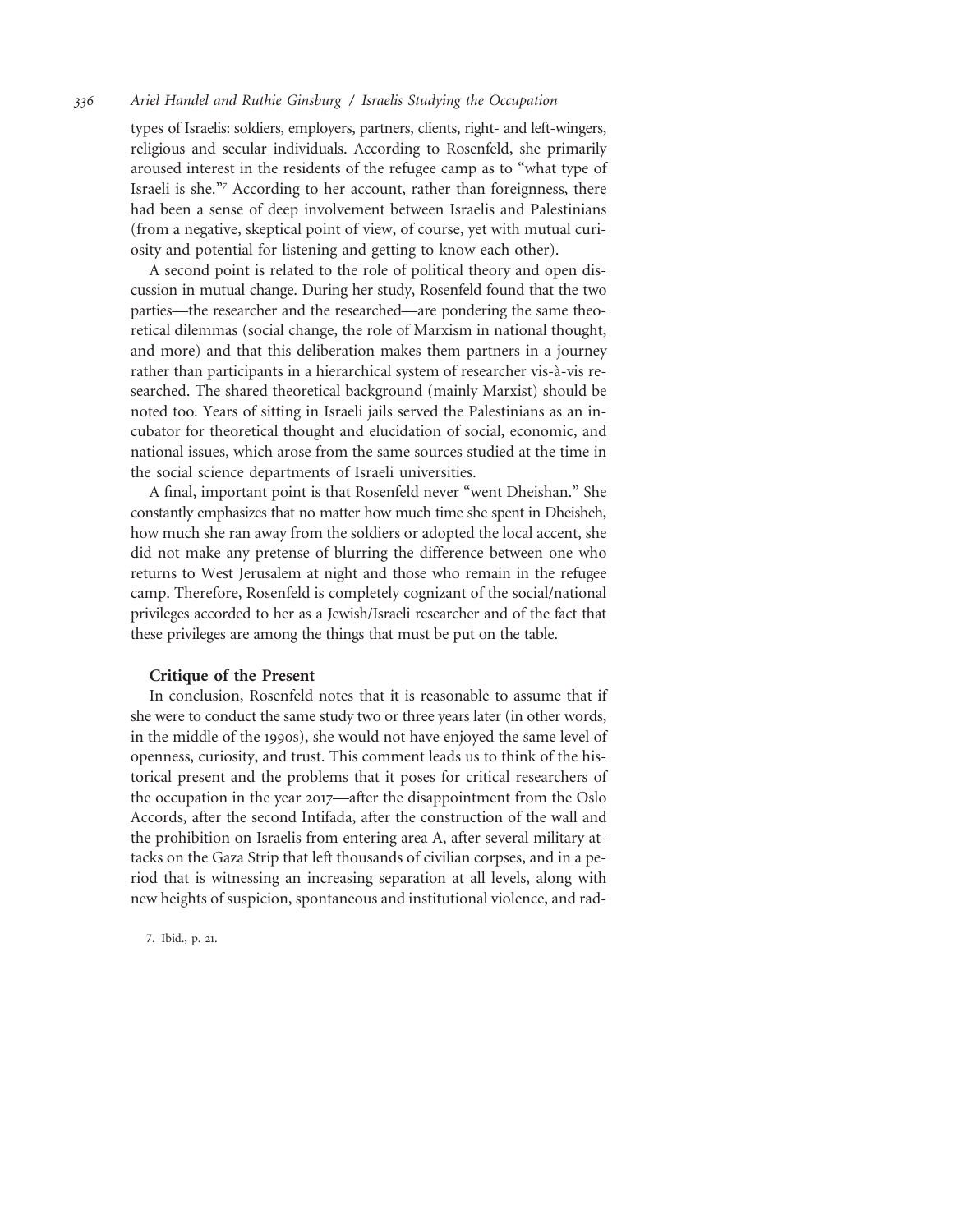icalization in all areas of the discourse. What are the institutional contexts of occupation research today? What are its limits? What are the privileges accorded to researchers but not to the researched? What are the theories shared by the two parties? What possibilities of cooperation can be formed?

The most prominent difference from the 1990s is the almost complete disappearance of daily contact between Palestinians and Israelis. In 1991 the general exit permit, which allowed nearly all of the Palestinians to daily and freely cross the Green Line (the 1949 armistice line, which separates the State of Israel from the territories occupied in 1967), was cancelled. Further restrictions and obstacles were established after the wave of violent attacks perpetrated in the middle of the 1990s, and with the eruption of the second Intifada in September 2000, the closure was institutionalized as a permanent method. The physical and cognitive distance increased further with the construction of the separation wall in the 2000s and the ban on Israelis entering the A areas. At the same time, importation of workers from Eastern Europe and Asia decreased the dependence of the Israeli economy on Palestinian labor and thus brought about a near complete disengagement of the two populations in all areas of life. Therefore, contrary to the beginning of the 1990s, there is a lack of human contact (language, public space, daily encounters, trust) while physical and cognitive walls are on the rise.

One of the implications of the lack of human contact and the separation is a reduction in the number of ethnographic studies. The majority of the papers written by Israeli researchers in the last two decades deal with the occupation mechanisms: the systems of laws and regulations, the checkpoints and separate roads, the violence and management of daily routines. The British geographer Christopher Harker wrote, in direct criticism of the title of Eyal Weizman's Hollow Land and Jeff Halper's term matrix of control, that "to employ only a geopolitical epistemology to encounter Palestinian lives and spaces is to run the risk of abstracting these spaces and subjects in much the same way as the practices of the Israeli occupation do."<sup>8</sup>

Limiting the research to the mechanisms of control might turn the occupation itself (and by implication, the image of the occupiers and their self-aesthetics, technology, and socialization and disciplinary mechanisms)

<sup>8.</sup> Christopher Harker, "New Geographies of Palestine/Palestinians," The Arab World Geographer 13 (Sept. 2010): 203–4. See Weizman, Hollow Land: Israel's Architecture of Occupation (New York, 2007), and Jeff Halper, "The Key to Peace: Dismantling the Matrix of Control," The Israeli Committee against House Demolitions, icahd.org/get-the-facts/matrix -control/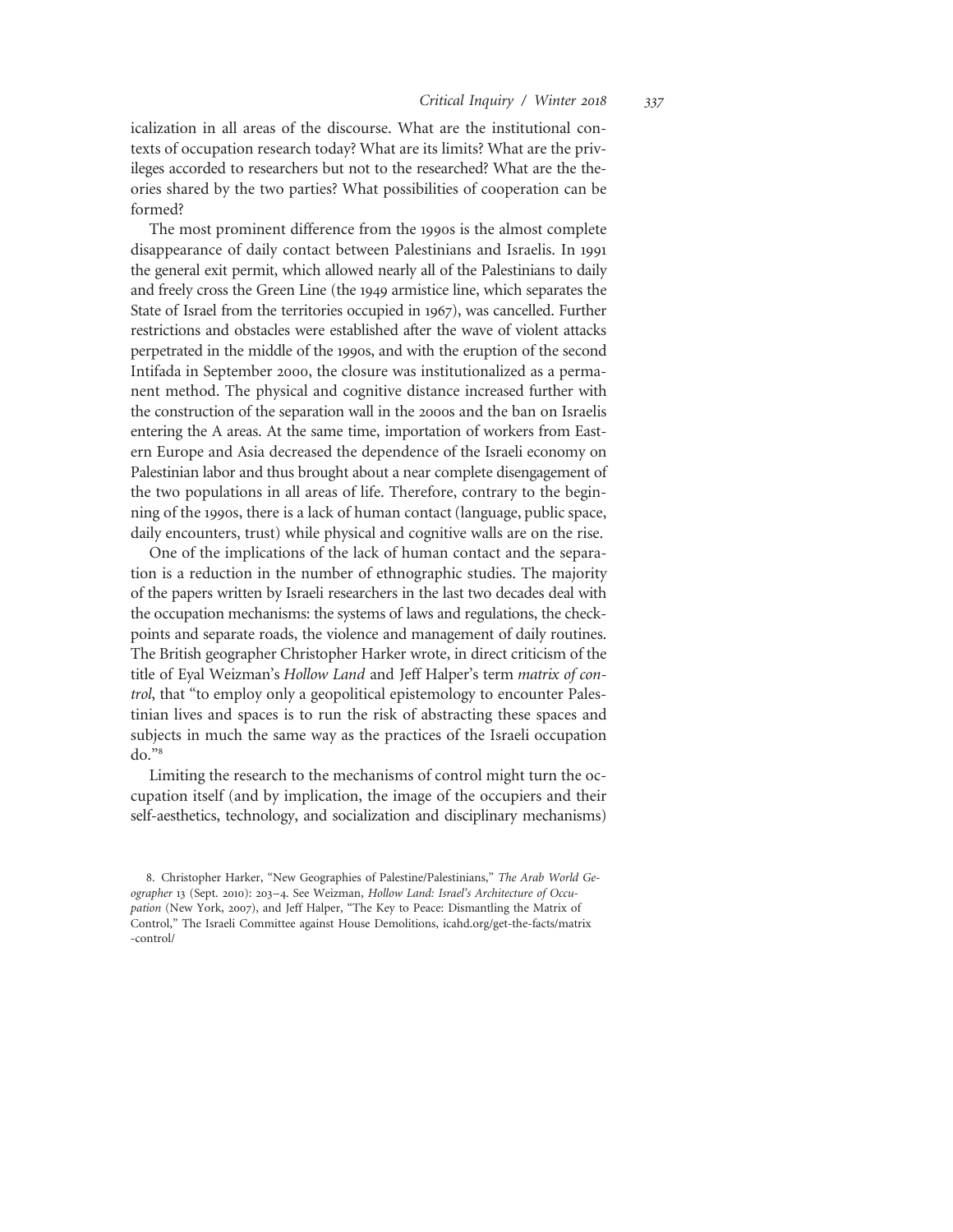into the main issue, while blurring or obscuring the occupied.<sup>9</sup> Not only does the occupier become more interesting than the occupation, another result is the obscuring of the agency of the Palestinian population. In other words, this is not only an abstraction but also a double victimization. The Palestinians, who are the subjects of the occupation regime, also become passive victims of the discourse of the occupation.<sup>10</sup> Thus, due to institutional and lingual separations, some critical works might hold the risk of becoming just another brick in the wall.

# The Colonizer Who Refuses?

Where does this separation—personal, institutional, discursive—put the critical researcher? In his book The Colonizer and the Colonized, Albert Memmi characterizes some of the types of occupiers and occupied alike. One of the chapters traces the "colonizer who refuses," and it seems that some of the described characters tell the story in its entirety: the goodwill colonizer, or the colonizer who crosses the lines. He concludes by arguing that there is no future for the left-wing colonizer.<sup>11</sup> According to Memmi, the necessary discrepancy between the universalism of the leftist and the nationalist ideology involved in decolonization not only leads to a split in the personality of the goodwill colonizer but also makes him politically worthless. Whether he crosses the lines or remains as a critical voice in the settler society, the leftist colonizer is destined to political sterility and a lack of any influence in either society:

Hard-pressed, the role of the left-wing colonizer collapses. There are, I believe, impossible historical situations and this is one of them. The present life of the leftist colonizer in the colony is ultimately unacceptable by virtue of his ideology, and if that ideology should triumph it would question his very existence. The strict consequence of this realization would be the abandonment of that role.<sup>12</sup>

10. See Handel, "What Is Occupied in Palestine?" Political Geography 53 (July 2016): 86– 88. However, a contrary view is presented in the book Decolonizing Methodologies, according to which the occupier should not conduct ethnography of the occupied but should investigate mainly himself. This, out of a political, ethical, and sociological position that identifies the power relations in the ethnographic research itself and is aware that research is often an extension of the occupation by other means; see Linda Tuhiwai Smith, Decolonizing Methodologies: Research and Indigenous Peoples (London, 1999).

11. See Albert Memmi, "The Colonizer Who Refuses" in The Colonizer and the Colonized, trans. Howard Greenfeld (Boston, 1991), pp. 19–44.

12. Memmi, The Colonizer and the Colonized, p. 39.

<sup>9.</sup> See Gil Z. Hochberg, Visual Occupations: Violence and Visibility in a Conflict Zone (Durham, N.C., 2015).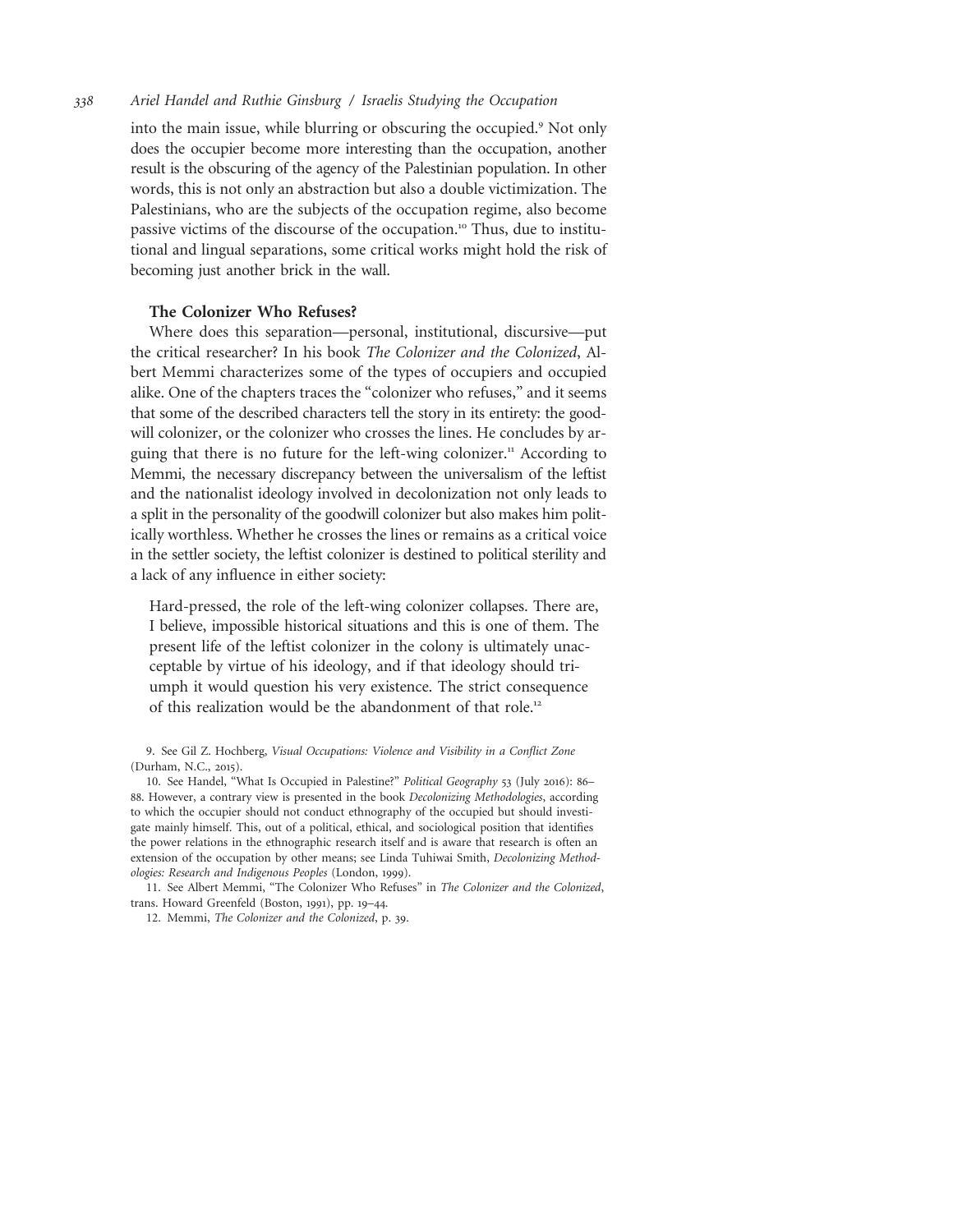In the case discussed by Memmi, it is clear that "abandonment of the role" means leaving the colony. But what is the meaning of "abandonment of the role" in the current case? And by implication, what is the "colony"?

Here too, the way in which the occupation has been framed is revealed as an ethical and political issue at one and the same time. Is the subject of interest 1948 or 1967? The nakba or the naksa? The settler colonialism in Israel/Palestine or the military occupation of the West Bank and Gaza Strip? 1948 and 1967 are not only points in time or names of wars, they also indicate geographical areas—the meaning of 1948 is all of Israel/Palestine; 1967 refers to the West Bank and the Gaza Strip—as well as radical differences in the conception of the political situation, its analysis and resolution.

The choice to study only the occupation, meaning the areas occupied in 1967, implicitly absolves 1948, discriminates between occupation and settler colonization, and accepts the State of Israel in the borders of the Green Line as an undisputed entity. Thus, it also neutralizes part of the problematics indicated by Memmi. After all, none of the critical researchers lives in any of the Jewish settlements built in the West Bank. From that point of view, none of the Israeli occupation researchers in a situation of goodwill occupiers, if only because they are not considered occupiers.

On the other hand, referring to 1948 as the framework of the research, as most Palestinian researchers undoubtedly do, identifies the 1967 occupation as but another link in the chain of settler colonialism in which the motivating power is the same: complete Jewish control of the area between the Jordan river and the Mediterranean. According to this view, the entire Jewish population in Israel/Palestine is a settler population and therefore the leftists among them, even the most radical, are no more than goodwill occupiers. Furthermore, the choice to intentionally study the events in the territories occupied in 1967 and thus by implication validating 1948 and distinguishing between normal citizens (Jews living west of the Green Line) and settlers/colonizers (Jews living in the Occupied Territories) is part of a rhetorical move intended to deny the lengthier occupation, the one that began with modern Zionism at the conclusion of the nineteenth century.

A third approach combines the previous two. On one hand, it identifies the 1948 question as the framing question and understands that its iniquities are far from being resolved, but on the other, it identifies the differences in the practices implemented in both areas. In other words, there is a clear understanding that the framework of reference must be the entire territory of Israel/Palestine but also that within this territory there is a difference in the application of control in the different geographical areas and between Palestinians with Israeli citizenship (who still suffer from obvious institu-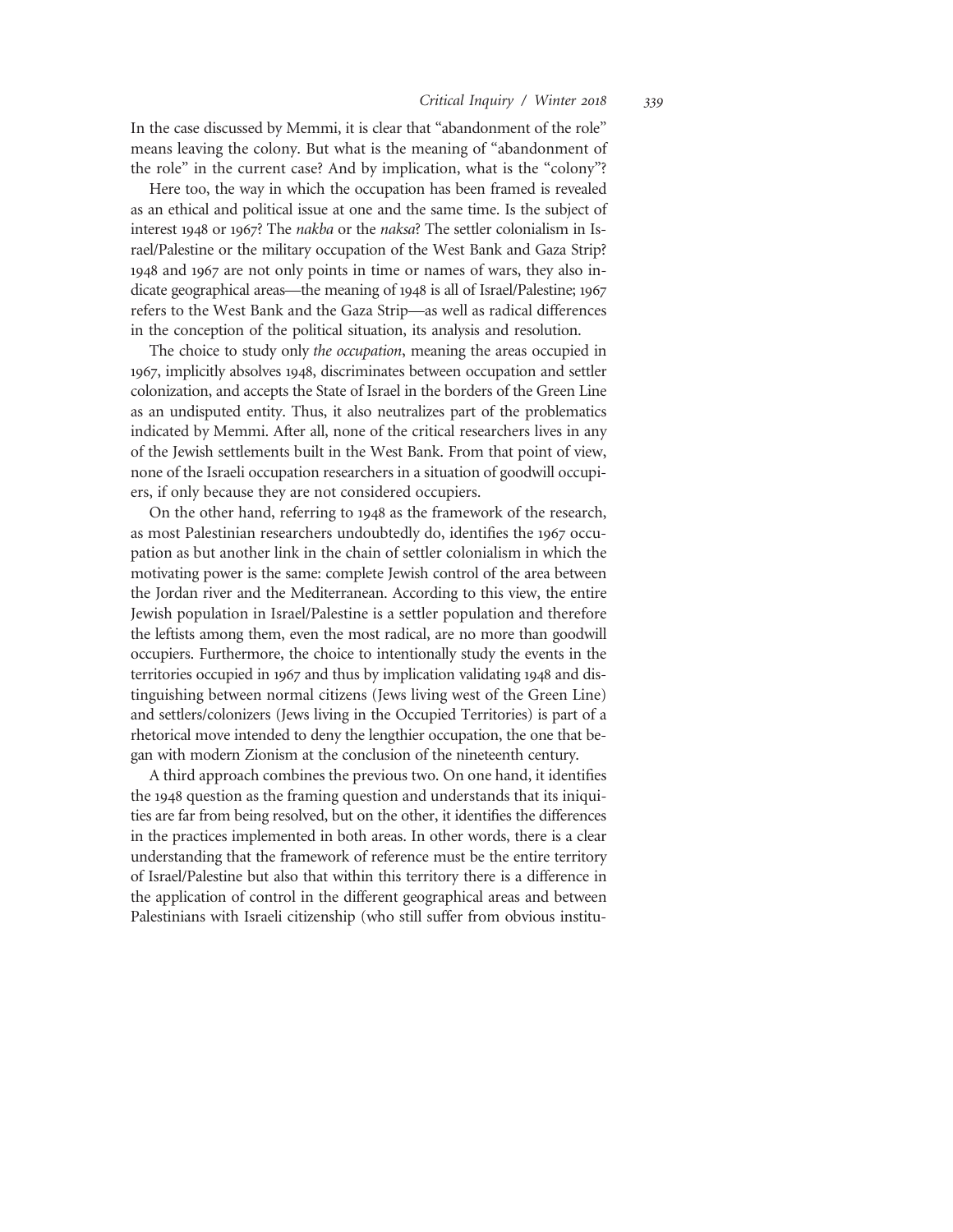tional discrimination, racism, and exclusion) and the noncitizens that live in the occupied territories.<sup>13</sup> The Gaza Strip and the West Bank (except East Jerusalem) have never been annexed to Israel; rather they have remained in a constant state of inclusive exclusion.<sup>14</sup> The regime in Palestine/Israel is based on a situation in which externalization is part of the mechanism of inclusion, part of the system that produces power and conceals it at one and the same time. In that case, where does it put the Israeli researchers of the occupation, inside or outside the colony?

Indeed, it seems that the very possibility of maintaining a relatively open and democratic regime in Israel in the 1948 borders is largely based on the fact that millions of Palestinians are deprived of civil rights like voting for parliament and freedom of speech and assembly. Willingly or not, the critical researcher is also part of the mechanism. The relative freedom of speech granted to the researchers by academia is part of the privilege granted to them as Jewish Israelis.

On the one hand, the dialectic of inclusion and exclusion puts the Israeli researchers in a good position. Michael Waltzer argued that the best criticism (in both meanings, effective and ethical) is internal criticism.<sup>15</sup> His example is the Jewish prophets, who criticize the people as part of the same people and as part of its ethical system and language. Therefore, it seems that criticism by researchers of the occupation must be heard first and foremost from Israelis within the Israeli system—and preferably in Hebrew.

Yet, on the other hand, in the current political climate, does not the very fact of criticizing the Israeli regime remove the researcher from the group? In other words, doesn't the common Hebrew curse "go to Gaza" signify a discursive deportation as much as a geographical one? And again, what does this say about the concept of criticism itself when it is disconnected from its intended audience? Is not the result precisely the goodwill occupier who appears to be neither here nor there?

The dialectic of inclusion and exclusion thus puts the critical researchers in a position where they find themselves being shunned by their own community, which is increasingly unwilling to hear criticism about its state or policies, but also by the Palestinian community, with which they wish to create solidarity and support in its rightful struggle.

<sup>13.</sup> See Ariella Azoulay and Adi Ophir, The One-State Condition: Occupation and Democracy in Israel/Palestine, trans. Tal Haran (Stanford, Calif., 2013).

<sup>14.</sup> See The Power of Inclusive Exclusion: Anatomy of Israeli Rule in the Occupied Palestinian Territories, ed. Ophir, Michal Givoni, and Sari Hanafi (New York, 2009).

<sup>15.</sup> See Michael Walzer, Interpretation and Social Criticism (Cambridge, Mass., 1987).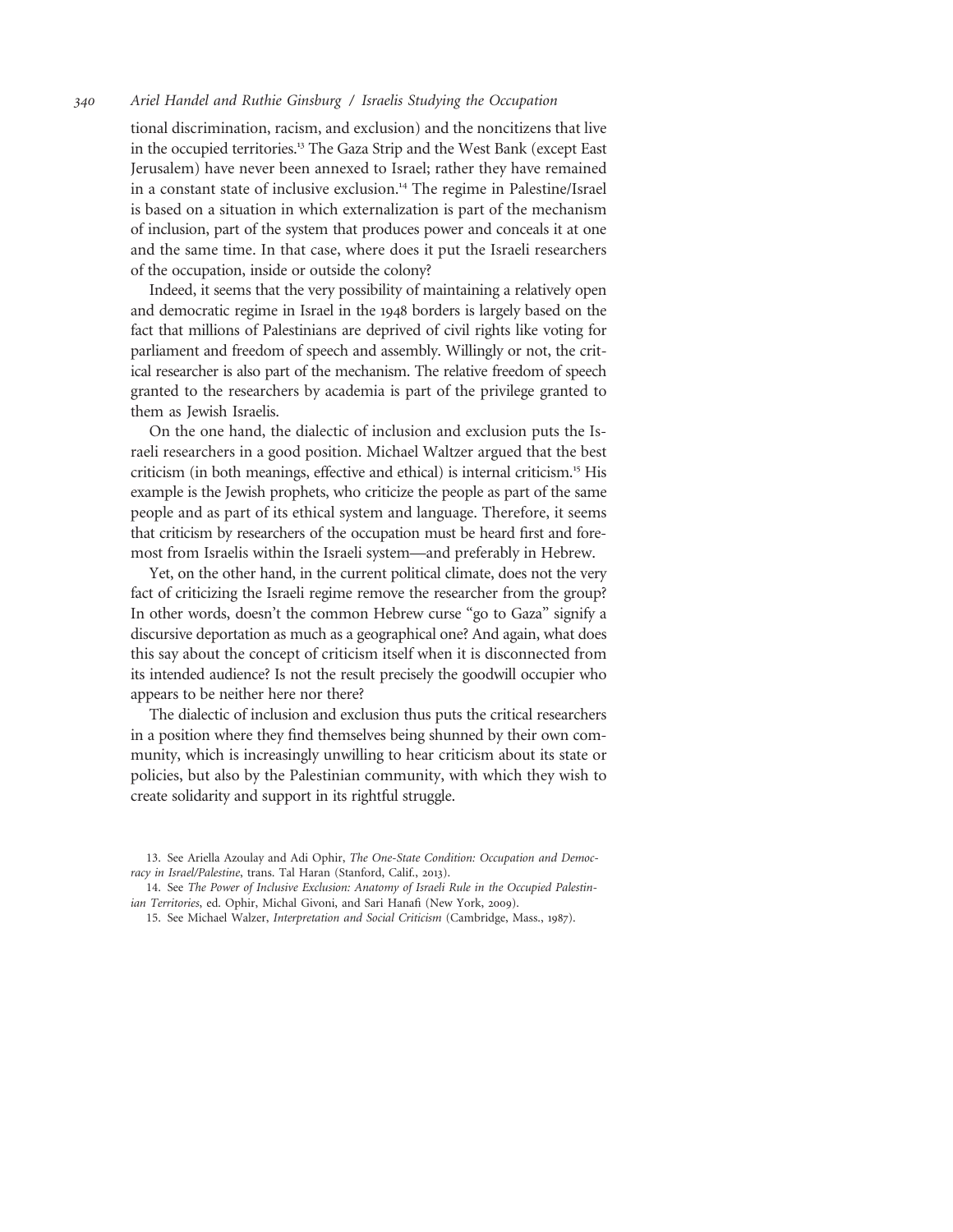# Conclusion: What Is Refusal? Refusal to What?

Beyond the specific case of Israel/Palestine, such issues of solidarity and support raise some major questions regarding the relations between knowledge, justice, citizenship, and objection. If until now the main question has been that of the colonizer who refuses (that is, who is the colonizer and what is the colony), we would like to turn now to the issue of refusal. What does it mean to refuse?

John Rawls distinguishes between conscientious objection and civil disobedience. According to Rawls, the core of the difference is to be found in the appeal to the sense of justice of the majority.<sup>16</sup> While conscientious objection is subjective, private, and apolitical, civil disobedience is public and political. While the first is personal, the latter is a means of communication: between the disobeying person and the government, on the one hand, and his fellow citizens, on the other.

For communication to be successful, one must assume, firstly, shared language and, secondly, that the speech can reach its audience. In the Rawlsian case, we may speak of two basic needs: a shared concept of justice, and that everyone is able to communicate with each other—to affect as much as to be affected. Both assumptions, however, fail in that case. In Israel/ Palestine nearly half of the population are noncitizens, as the Palestinian inhabitants of the West Bank and Gaza Strip are ruled by the Israeli government but have no influence on its decisions. Moreover, the language and the conception of justice are radically unshared: while the state of Israel suggests particularism (justice and democracy for Jewish Israelis only), its critics appeal to universalism (justice and democracy for all inhabitants of Israel/Palestine). In that case, the acts of criticism do not form communication. The lack of a shared conception of justice seems to push any act to the corner of private justice—that is, apolitical conscientious objection. It is a failure of the language to create a shared basis for discussion and negotiations.

On the other hand, we might think the act of objection not as a means of communication, appealing to an imagined shared conception of justice, but rather as its opposite: that is, an acknowledged refusal to use the majority's language. In that case, what we should seek are ways to decolonize language by appealing to critical inquiry. In the age of post-truth and alternative facts the most subversive act would be to make research, reveal facts, and produce knowledge that governments can neither hide nor resist. When

<sup>16.</sup> See John Rawls, A Theory of Justice (Cambridge, Mass., 1971), p. 322.